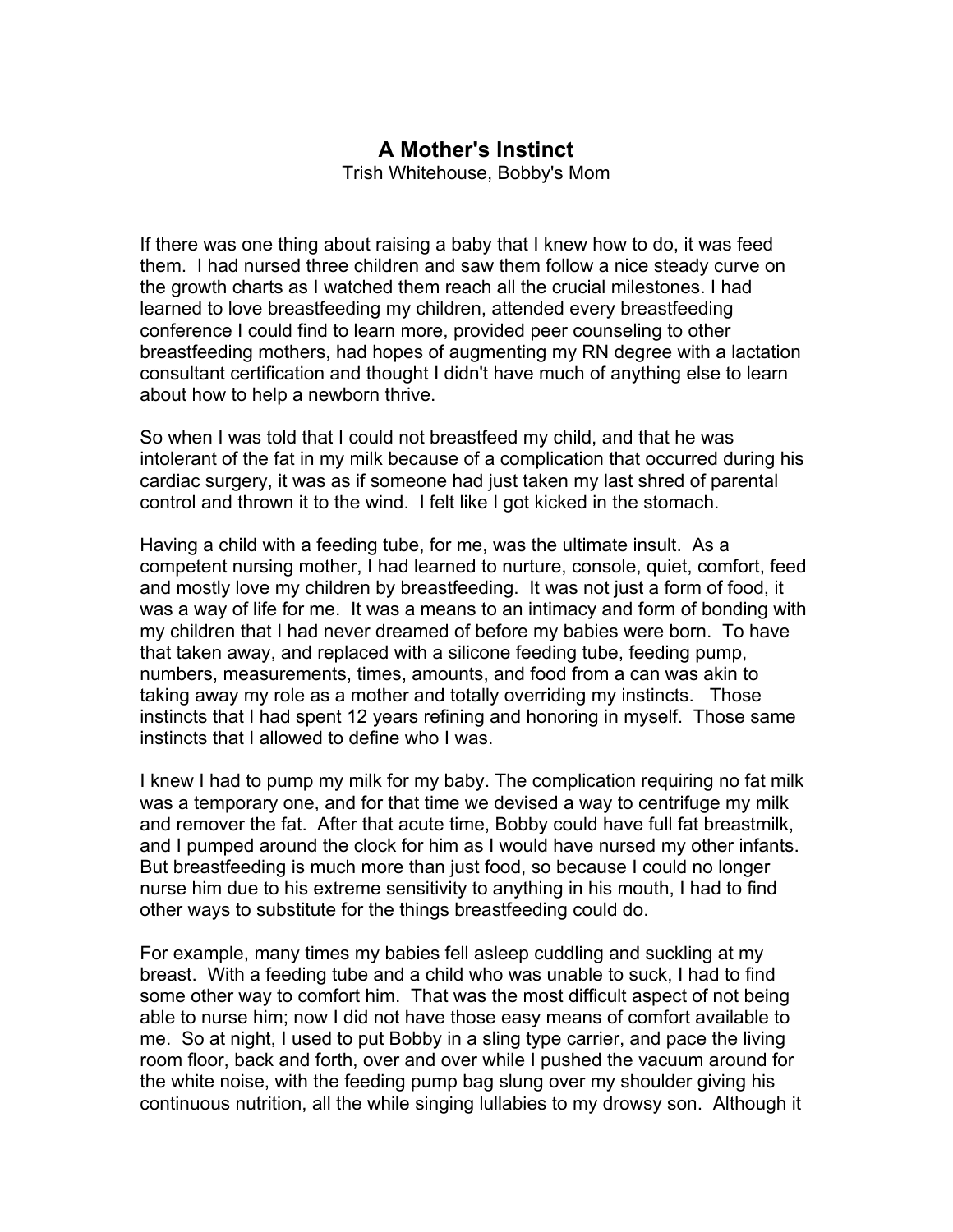wasn't a cuddly baby nursing to sleep, it was the best I could do. Often I would take my shirt off just to give him the skin on skin closeness I knew babies thrive so well on during those first few weeks.

I pumped my milk for a very long time, and it was heartbreaking to me when my son used to projectile vomit all the precious milk it had taken me so long to pump. But I kept pumping because it gave me a purpose and a role in my son's nutrition. When Bobby was old enough, I began to feed him blended foods through his tube. I clearly remember the first time I put real food through his tube being one of the happiest days since he had the feeding tube.

When my other children were of an age when it was suggested that they try real foods, I remember taking great pride in mashing up that first banana and putting it up to their lips, anticipating what they would do with it and how they would accept this first taste of something other than breastmilk. Sometimes they were eager to try more, but most often they just played with it and made faces. I missed out on that part of motherhood with my tube fed son because he would not try anything by mouth which would not either make him gag or cause him to throw up.

So when I mashed up that first banana to put through the tube, and mixed it with my breastmilk, I was even more excited than with my other three healthy children. My role as a mother began to be clear again. I knew that I had an important role in feeding my child, and that *I* was now the expert instead of some manufacturer of a canned formula. My son tolerated that banana well, and the many foods I introduced after that day, and I was hooked on real food through the tube.

I began to get excited about going shopping, whereas before, the thought of feeding my son depressed me. I would go into the baby food isle and look at the new foods they had conjured up since my other children had been born, and look for ideas on what to puree myself and feed my son through the tube. After a few months of introducing feeds slowly, one by one, and allowing a period of time to go by to see if he reacted in any negative way, I had quite an array of foods to feed him. I was actually having fun preparing his meals now...and I fed him like I would have my other healthy children. A little bit of cereal and breastmilk for breakfast, maybe a sandwich, some tofu and rice, fruit and a cookie for lunch, and a nice homecooked meal with vegetables, protein and carbohydrates for dinner. I didn't need to be a chemist, just a mother of four children who used her common sense to feed her family a healthy well balanced meal. I put what I would have liked Bobby to eat on his high chair, he'd play with it on a good day, then I would put it in a blender with enough breastmilk to thin it out, and feed it to him through his tube.

Bobby immediately reacted favorably to his new diet. The first improvement was that his blood iron level rose significantly, and we were able to stop his iron